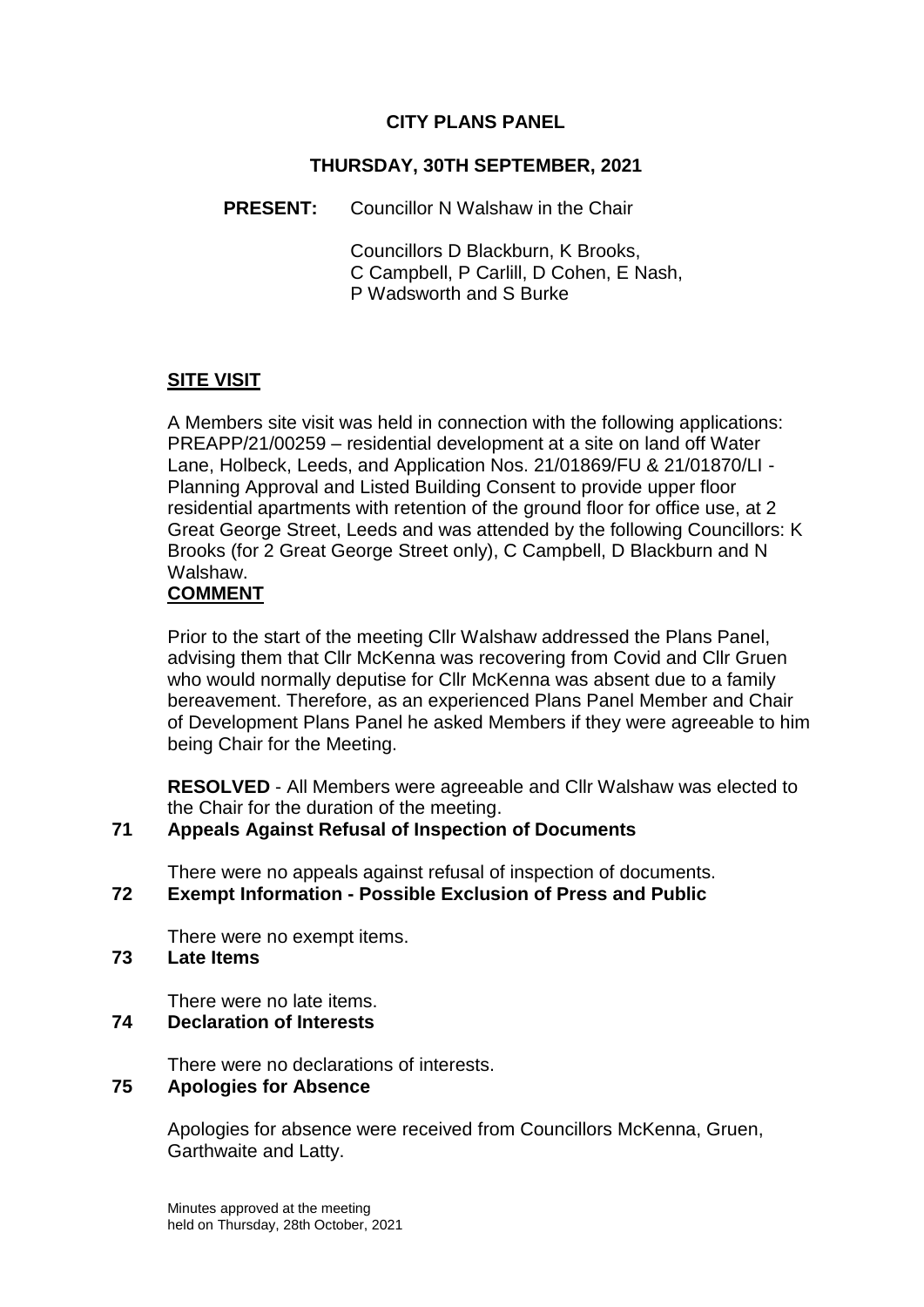Councillors Burke attended the meeting as substitute for Councillor Garthwaite.

Councillor Walshaw attended the meeting as Chair, in absence of Councillor McKenna.

# **76 Minutes of the Previous Meeting**

**RESOLVED** – That the minutes of the meeting held on 2<sup>nd</sup> September 2021 be approved as a correct record.

# **77 Matters Arising from the Minutes**

There were no matters arising.

**78 Application Nos. 21/01869/FU & 21/01870/LI - Planning Approval and Listed Building Consent for alterations, including a rooftop extension, and a change of use, to provide 83 residential apartments with retention of the ground floor for office use, at 2 Great George Street, Leeds, LS2 8B.**

The Chief Planning Officer submitted a report in relation to a planning application 21/01869/FU and listed building consent application 21/01870/LI for alterations, including a rooftop extension, and change of use, to provide 83 residential apartments with retention of the ground floor for office use, at 2 Great George Street, Leeds, LS2 8B.

Members had visited the site earlier in the day, photographs and slides were shown during the presentation.

Members were provided with the following information:

- The site was a former Victorian school but in recent years had been used as Council offices. The building and its wrought iron railings are Grade II Listed.
- This scheme is separate to proposals for Leonardo and Thoresby Buildings which Members of City Plans Panel had considered and approved on 8th July 2021.
- Since the publishing of the report, Historic England had submitted another representation. It was noted that this was the same as the previous one submitted and which has been detailed in the report.
- The proposals included regeneration and extension of the Grade II Listed building. The proposals included office space at ground level, with cycle storage, with residential dwellings at levels 1 to 7. A resident's gym would be sited at basement level as well as the plant room. It was noted that bins would be screened by fretwork.
- The Listed No.2 Great George Street would be altered internally with the addition of mezzanine floors to add extra space for the creation of new residential dwellings. The existing 20th century entrance would be removed and a new entrance to the west face of the building would be created. A new 3 storey glazed extension would be added to the roof top of the building for further residential accommodation and a communal roof amenity area.
- 83 residential units are proposed of the following types: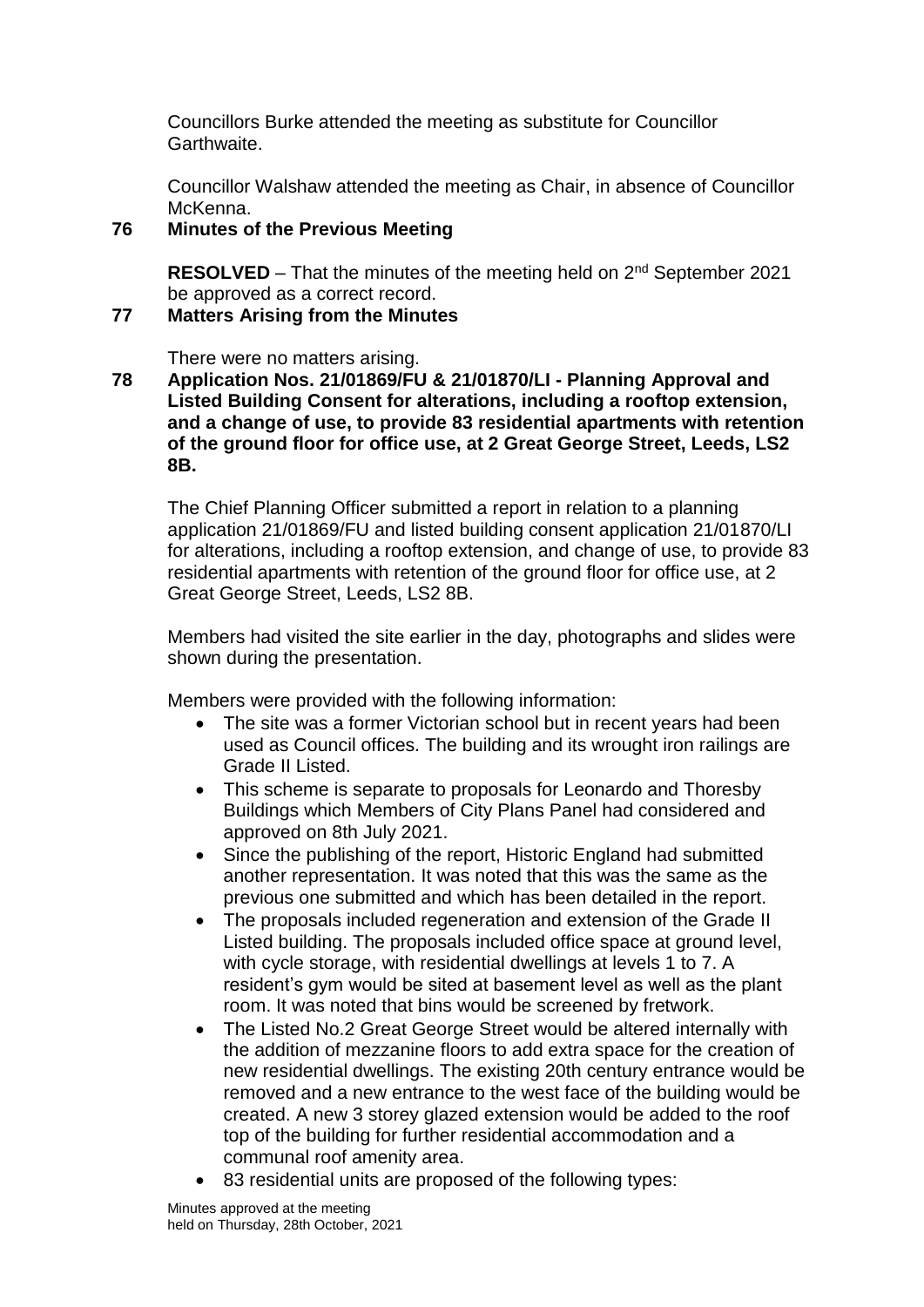- o 34 one bedroomed units
- o 43 two bedroomed units
- $\circ$  6 three bedroomed units
- It was noted that 3 of the units would be affordable units.
- The proposal would also create external publicly accessible landscaped space, that would serve as a north-south connection, with seating and planters to the western side of the building. To the east a further landscaped area is to be created for use by the office occupiers in the lightwell fronting Woodhouse Lane.
- It is proposed that the entrance onto Woodhouse Lane would become a secondary entrance for residents.
- Existing lifts would be refurbished.
- A financial viability review had been undertaken and was appended to the submitted report. The District Valuer, Brian Maguire was present at the meeting to answer any questions.

In response to questions from Members, the Plans Panel was informed of the following points:

- Members were advised of the 'Vacant Building Credits' which encourages developers to use such sites as No. 2 Great George Street. It was acknowledged that without the rooftop extension the proposed application would not be financially viable and there would not be any affordable units.
- In relation to the proposed housing mix, the Panel were advised that there was a demand for smaller units in the city centre.
- The building is located in a busy area of the city close to roads and footpaths. Therefore, it was the view of the developers that to mitigate noise the ground floor would be better suited to office space rather than residential units.
- Members requested that the developers and officers discuss the glass rooftop extension, in relation to lessening the distinct dark line edging to parts of the extension.

Members comments included:

- The proposal was better than the previous one.
- Mezzanine floors in Victorian School buildings can look good if done well.
- Mezzanine floors can be difficult to heat. It was noted that at 10.43 of the submitted report it was proposed to link the building to the District Heating System.
- The Panel acknowledged the comments provided by Historic England and the Civic Trust but recognised that to bring the building back into use there was the need to have a rooftop extension and the mezzanine floor insertions.
- The Panel were pleased that the entrance on to Woodhouse Lane would be used as a secondary entrance as this had not been possible whilst in use for offices due to accessibility issues.
- Members were advised that as part of the conditions the brick and pilasters would be cleaned.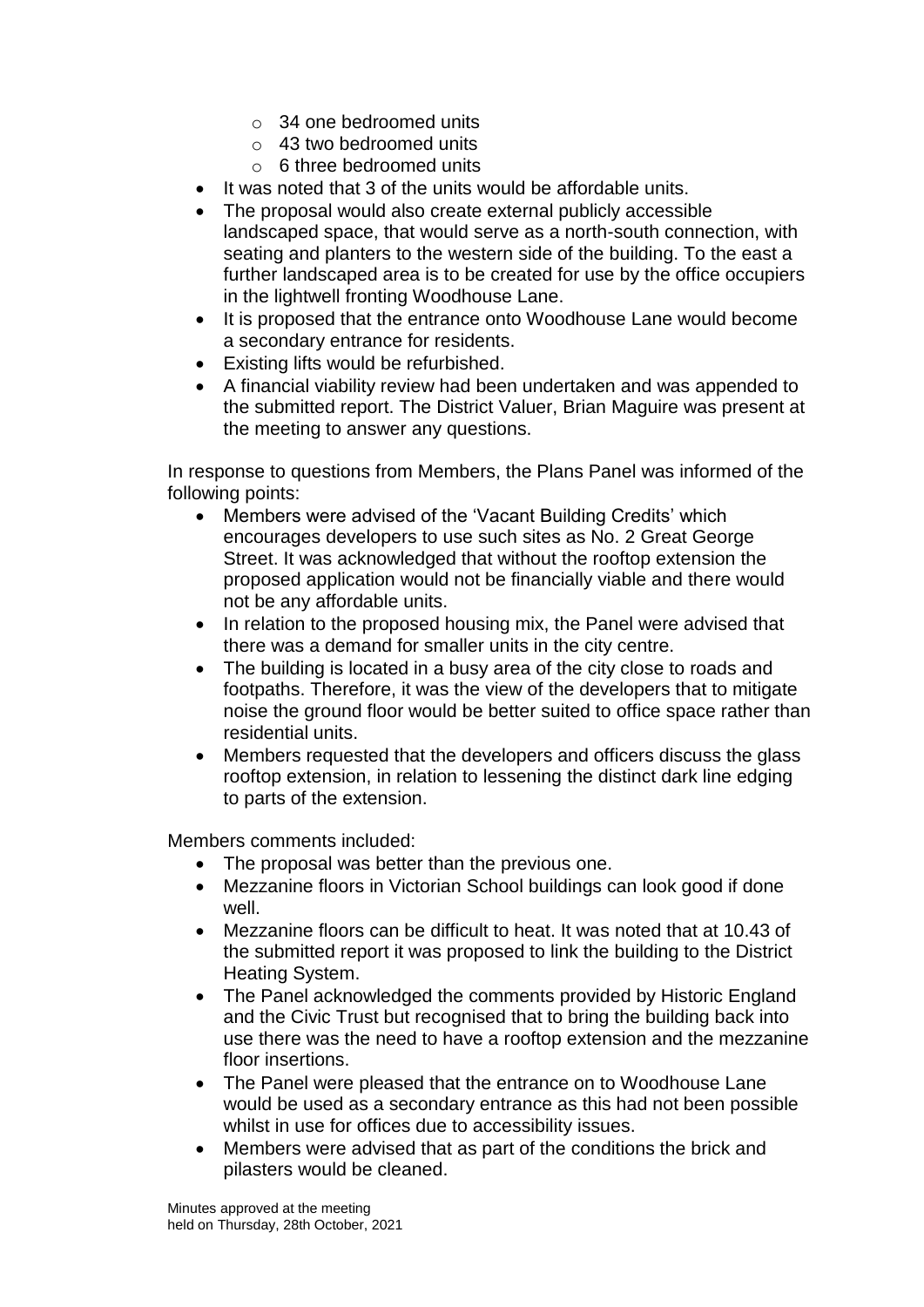- Members requested original features such as the glazed brick and iron works were retained.
- Green space should be meaningful and well maintained. It was noted that the developers were in discussion with the developers of the other scheme to join the green space areas for better use.

It was acknowledged that details of the glass rooftop extension need to be lightweight but that it need to be right.

In relation to affordable housing, it was recognised that the number of affordable units was low, however it was policy compliant.

**RESOLVED** – To defer and delegate to the Chief Planning Officer as set out in the submitted report.

#### **79 PREAPP/21/00259 - Redevelopment of an existing surface car park to provide 359 residential units in stepped blocks, with associated access, landscaping and parking provision at a site on Land Off Water Lane, Holbeck, Leeds.**

The Chief Planning Officer submitted a report for a pre application for a redevelopment of an existing surface car park to provide 359 residential units in stepped blocks, with associated access, landscaping and parking provision at a site on Land Off Water Lane, Holbeck, Leeds.

Members had visited the site earlier in the day, photographs and slides were shown throughout the presentation.

The following attended the meeting to present the application on behalf of McLaren Living and to answer Members questions:

- Matt Biddle McLaren Group
- Tim Tolcher Architect
- Andrew Windress ID Planning
- Joe Raper Senior Heritage Planner ID Planning

The Plans Panel were informed of the following:

- The proposals seek to create a multi-level development of residential apartments, of 9 to 26 storeys including ground floor, set within a landscaped area, with undercroft car parking and a smaller area of surface parking.
- The scheme proposed would be for 359 apartments comprising of the following:
	- o 5% 1 bedroomed 1 person apartments
	- o 50% 1 bedroomed 2 person apartments
	- $\circ$  40% 2 bedroomed apartments
	- $\circ$  5% 3 bedroomed apartments
- The proposal would also include internal communal amenity spaces and external landscaped communal spaces. Part of the external area would be a raised podium to the centre of the site, alongside roof terraced areas and ground floor surface landscaping.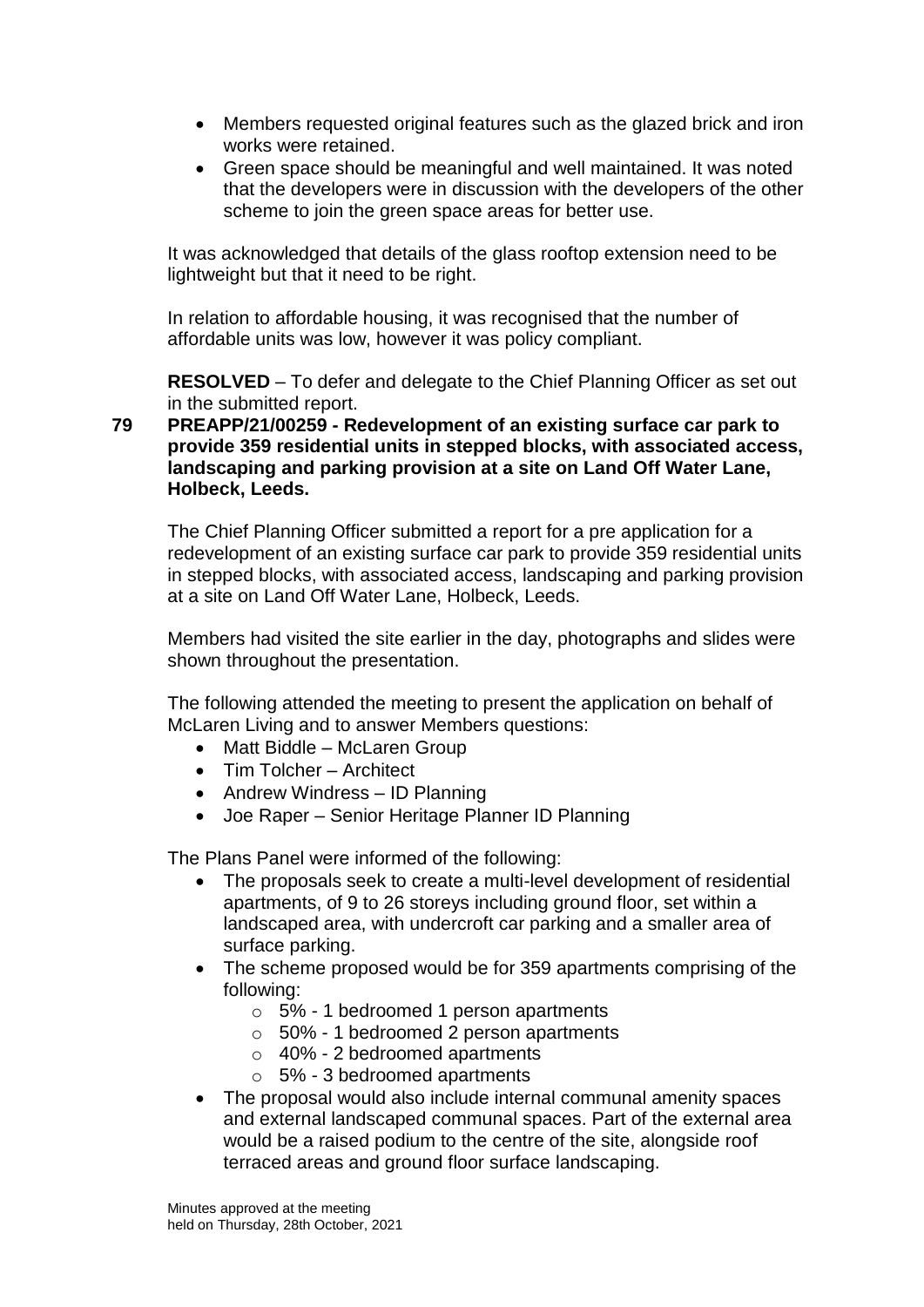- The scheme proposes 55 car parking spaces in an undercroft parking area and 300 secure cycle parking spaces.
- One of the key benefits of the site would be to link from Bath Road through Midland Mills into Water Lane subject to agreement with the adjacent landowner.
- Appearance would draw on the mill buildings with matched brickwork with strong expressed frames to facades, arranged vertically. Large glazed windows in a mill/warehouse style, would be recessed within a strong grid with deep reveals. It was proposed to have balconies on some of the 2 and 3 bedroomed units.
- It was noted that the developers would have a conversation with the developers of Midland Mills to seek consent to remove the wall in front of Midland Mills to open up the site.

Member's discussions included:

- Scope for play areas for young families.
- A wish to see the development fully compliant with housing mix.
- More private balconies including internal balconies.
- Parking provision for scope to include visitor parking.
- Difference between 1 bedroomed 1 person apartments and 1 bedroomed 2 person apartments. It was noted that there was a difference in square meterage and this formed part of the nationally prescribed space standards. Members did raise concerns that there would be no way to prevent 2 people living in inadequate space of a 1 bedroomed 1 person apartment. The Legal Adviser clarified that our Core Strategy Space Standards took precedence over national space standards.
- Members were of the view that the slides shown were below the usual standard and perhaps had not provided the most inspiring development. It was the view that the entrance was uninspiring and needed to show quality landscaping. It was acknowledged that work was still ongoing to develop the landscaping and there was still a conversation to be had with the developers of Midland Mills to join the spaces.
- Members questioned the basic research into the proposed housing mix and if this had differentiated between a family living in the 3 bedroomed units as opposed to 3 people sharing the 3 bedroomed units. The developers were agreeable to sharing information on the research undertaken. It was noted that the affordable units would be located within the development.

Members were asked to provide comments to the following questions as set out in the submitted report:

**8.2 – Do Members have any comments on the proposed housing mix?**

- Members wanted the development to be policy compliant.
- Would welcome information on the research undertaken.
- Clarification was required in relation to 1 bedroomed 1 person apartments and 1 bedroomed 2 person apartments.
- Clarification on demand for 3 bedroomed units in the area.